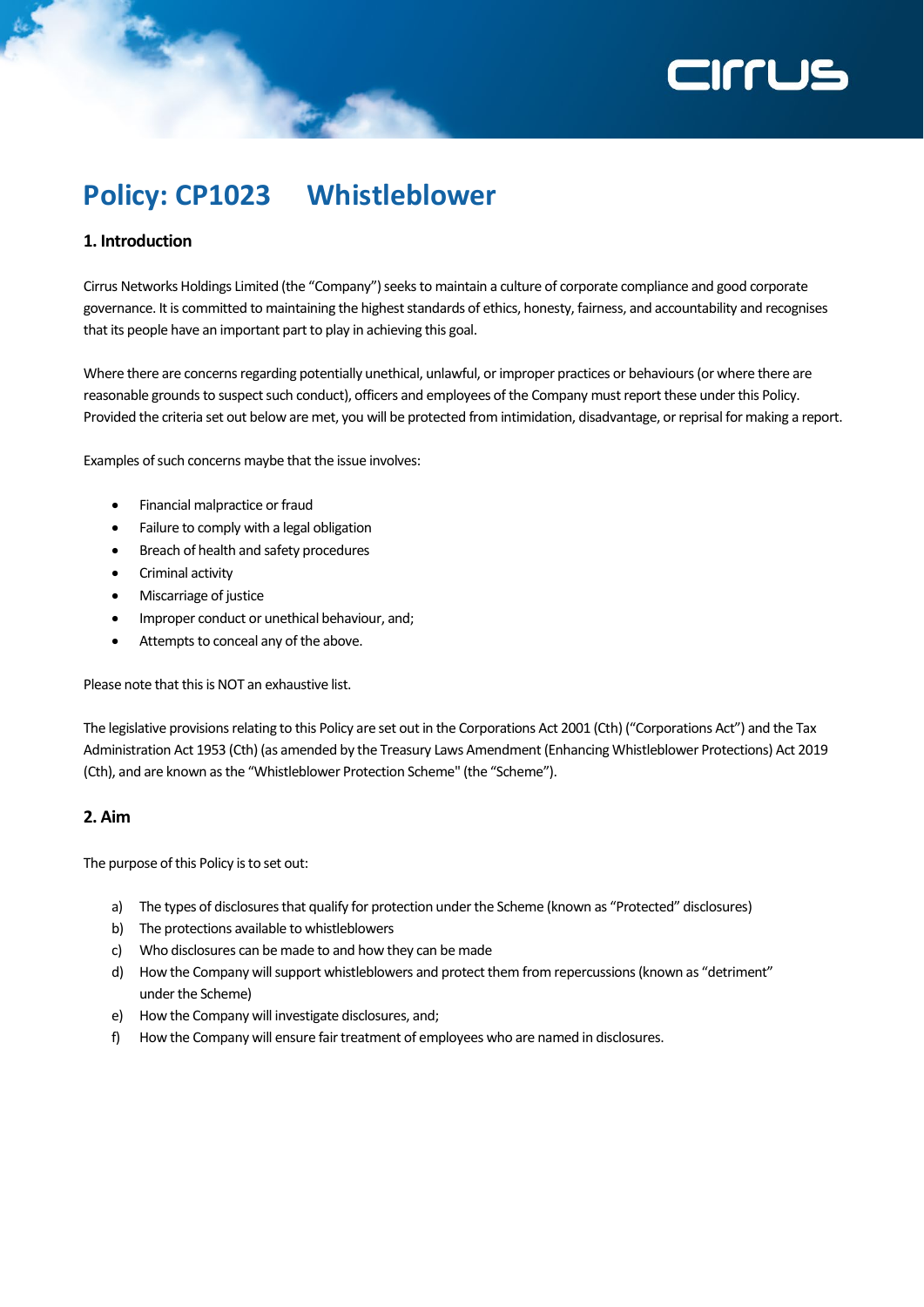

# **3. Scope of the Whistleblower Protection Scheme**

#### **3.1 Definitions**

The following persons are **Eligible Whistleblowers**:

- a) Any past or present Officer or employee of the Company; and
- b) Any person who supplied goods or services to the Company, or its past or present officers or employees.

The concept of 'eligible whistleblowers' also extends to family members of these persons.

The use of the words *"you"* or *"your"* in this Policy refers to Eligible Whistleblowers.

The following persons are the **Eligible Recipients**to whom reports can be made:

- a) the Chairman of the Company's Board of Directors; and
- b) The Company Secretary.

See section 7 below for how to make a report under this Policy.

#### **3.2 What disclosures are protected?**

The following are the primary types of disclosures that are "Protected" under the Scheme:

- a) Disclosures by you to the Australian Securities and Investments Commission ("ASIC"), the Australian Prudential Regulatory Authority ("APRA"), the Commissioner of Taxation, a prescribed Commonwealth authority or a legal practitioner; or
- b) Disclosures by you to an Eligible Recipient if you have reasonable grounds to suspect that the disclosed information concerns:
	- i. Misconduct or an improper state of affairs or circumstances in relation to the Company or one of its related bodies corporate; or
	- ii. Indicates that the Company, a related body corporate or one of its or their officers or employees has engaged in conduct that constitutes an offence against the Corporations Act or other specified financial services legislation, an offence against other Commonwealth legislation that is punishable by imprisonment for 12 months or more or represents a danger to the public or the financial system.

If you are at any time unsure about whether any conduct would be "protected" as described above (particularly in relation to any matter that could be covered by sub-paragraph (ii) ("legislative breach involving imprisonment" etc), please contact the Company Secretary for further information and general advice.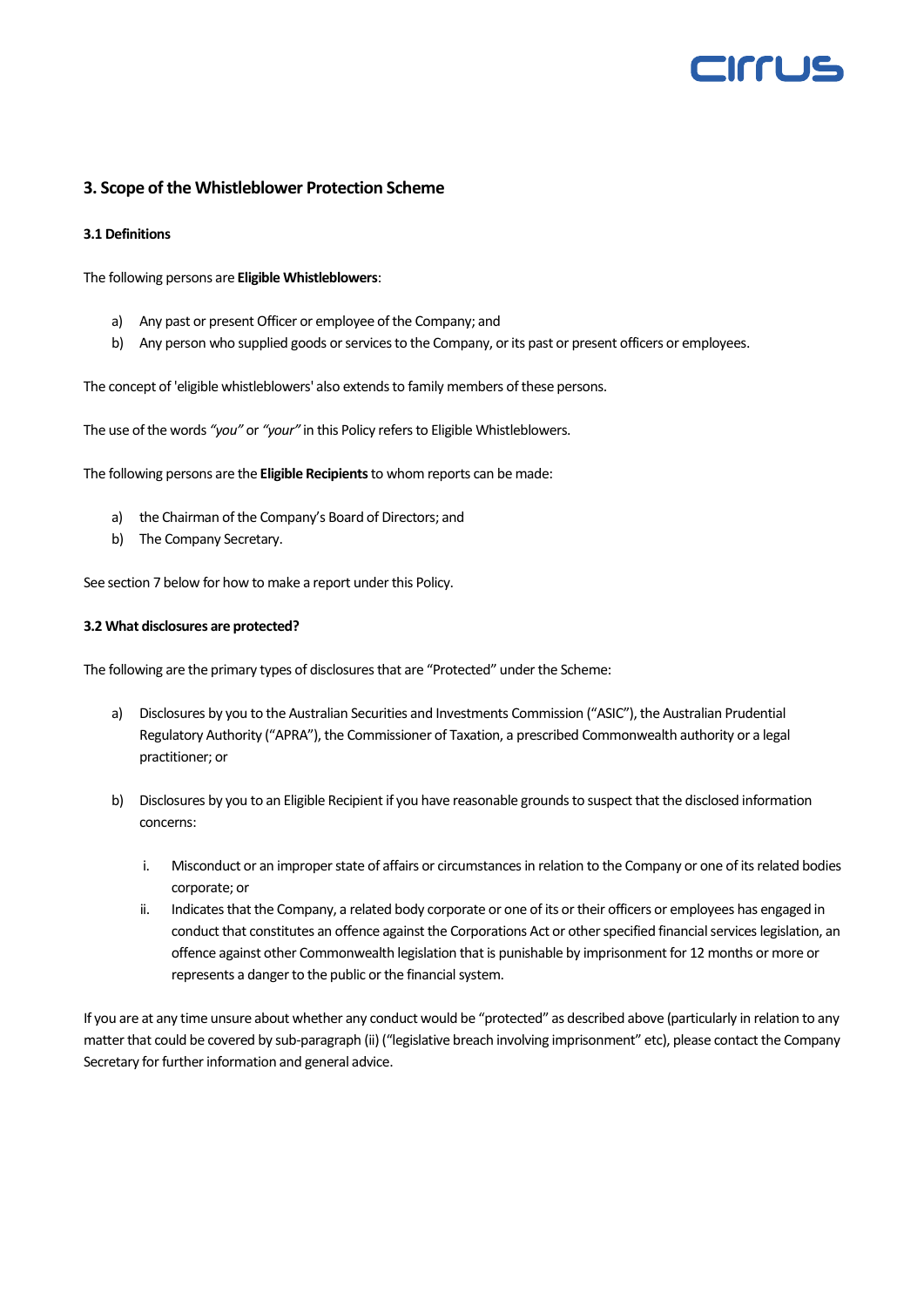# **EIFFLJS**

#### **3.2 Personal work-related grievances are not covered**

A disclosure is not Protected under the Scheme if the information disclosed:

- a) Concerns a personal or work-related grievance, and;
- b) Does not concern a contravention, or an alleged contravention of this Policy.

For the purposes of the Scheme, a disclosure is a 'personal or work-related grievance' if:

- a) The information concerns a grievance about any matter in relation to your past or present employment, having implications for you personally; and
- b) The information:
	- i. Does not have significant implications for the Company, and;
	- ii. Does not concern conduct, or alleged conduct, referred to in this Policy.

#### **3.3 Public interest disclosures and emergency disclosures**

There are additional categories of disclosures called 'public interest disclosures' and 'emergency disclosures'. These can be made to external bodies, journalists and members of Parliament but only in certain limited circumstances, as set out in the Corporations Act.

We recommend you seek independent legal advice (at your own cost) before making any 'public interest disclosures' or emergency disclosures' to external bodies, a journalist or a member of parliament, as the consequences of improperly doing so can be severe.

### **4. Protections**

#### **4.1 Confidentiality**

Strict confidentiality obligations apply in respect of Protected disclosures under the Scheme.

Unless you consent, your identity or any information that may lead to the disclosure of your identity will not be disclosed by the recipient to any other person (subject to the exceptions set out below).

To avoid inadvertent breaches of confidentiality obligations under the Scheme, you are encouraged to consent to your identity being disclosed if you feel comfortable to do so. Being able to share your identity will also assist in an efficient investigation of the matters that you have disclosed.

#### However:

Anonymous disclosures are still capable of being Protected (though it may be difficult to investigate these disclosures effectively); and

If you do not consent to your identity being disclosed, it is still lawful for the Company to:

- i. disclose your identity to ASIC, APRA, the Australian Federal Police or the Commissioner of Taxation; a legal practitioner for the purposes of obtaining advice about the disclosure; or to a body prescribed by the regulations; and
- ii. disclose information that may lead to your identification if this is reasonably necessary for the purpose of investigating the disclosure.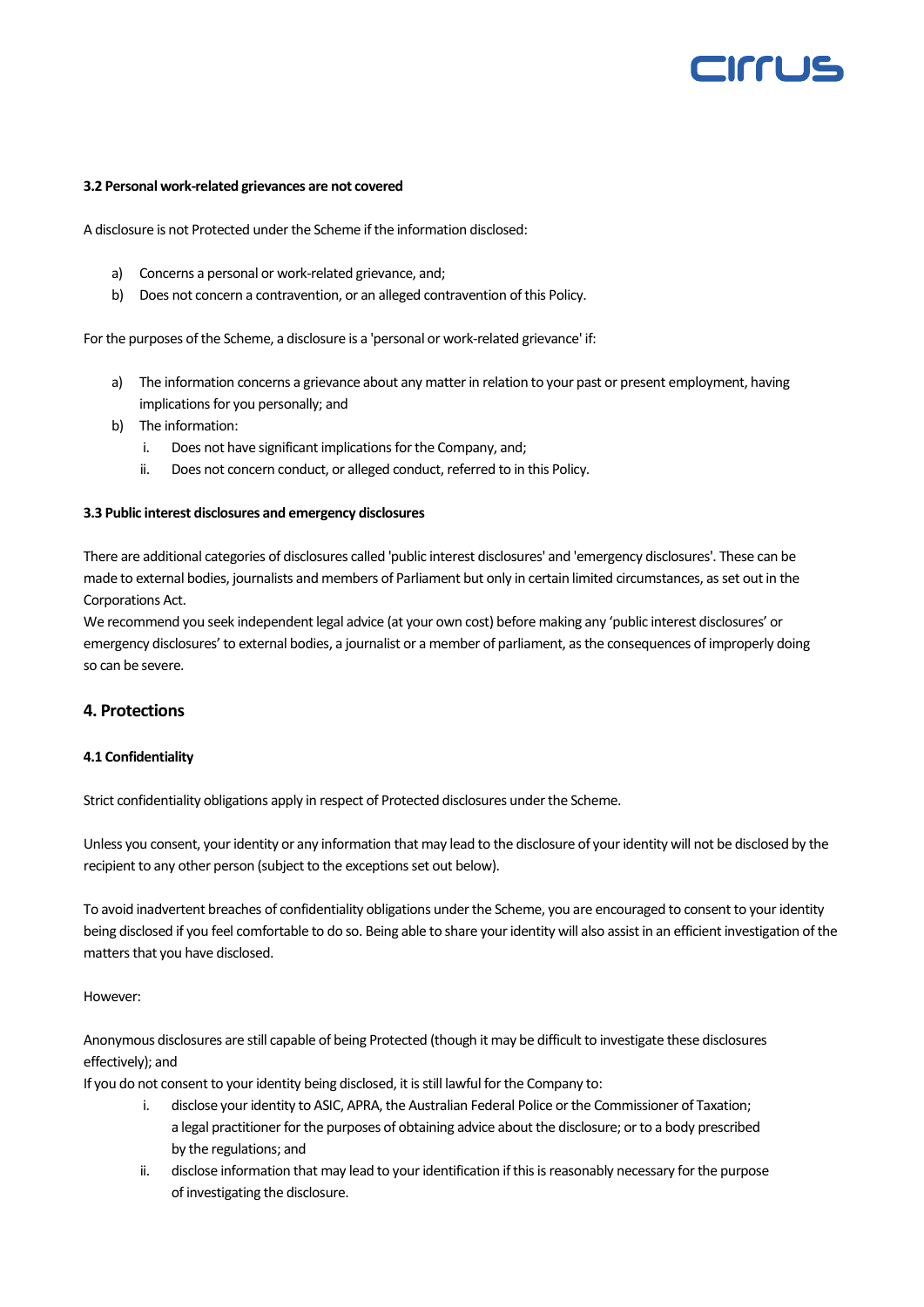# CIFFLIS

#### **4.2 The Company cannot pursue action against you**

The Company is prohibited from pursuing any civil, criminal, administrative or contractual action against you in relation to any Protected disclosure that you make.

#### **4.3 Detriments and threats of detriment prohibited**

The Scheme makes it unlawful for a person to engage in conduct against you that causes or will cause a detriment:

- a) In circumstances where the person believes or suspects that you (or a third person) have (or may have) made, proposes to make or could make a Protected disclosure; and
- b) If the belief held by that person is the reason or part of the reason for their conduct.

Threats of detriments will also be unlawful if:

The person making the threat intended to cause fear that a detriment would be carried out or was reckless as to whether the person against who it was directed (ie you) would fear the threatened detriment being carried out; and The threat was made because you make or may make a Protected disclosure.

The meaning of 'detriment' is very broad and includes:

- a) Dismissing an employee
- b) Altering an employee's position or duties to their disadvantage
- c) Discriminating between an employee and other employees
- d) Harassing or intimidating a person
- e) Harming or injuring a person
- f) Damaging a person's property, reputation, business or financial position, and;
- g) Any other damage or harm to a person.

#### **4.4 Are there any other protections available?**

Disclosures may also amount to the exercise of a workplace right by you.

The Company, its officers and its employees are prohibited under the Fair Work Act 2009 (Cth) from taking adverse action against employees or contractors because they exercised or propose to exercise any workplace rights.

## **5. Support, Investigations and Fair Treatment**

The Company is committed to transparency and to building an environment in which personnel feel free to raise legitimate issues relating to the Company' operations.

Whenever a Protected disclosure, the Company Secretary will reiterate the requirements of this Policy to all persons named or implicated in a disclosure to ensure that your protections under the Scheme are upheld. Disciplinary action up to and including dismissal may be taken against any person who causes or threatens to cause any detriment to you as a whistleblower.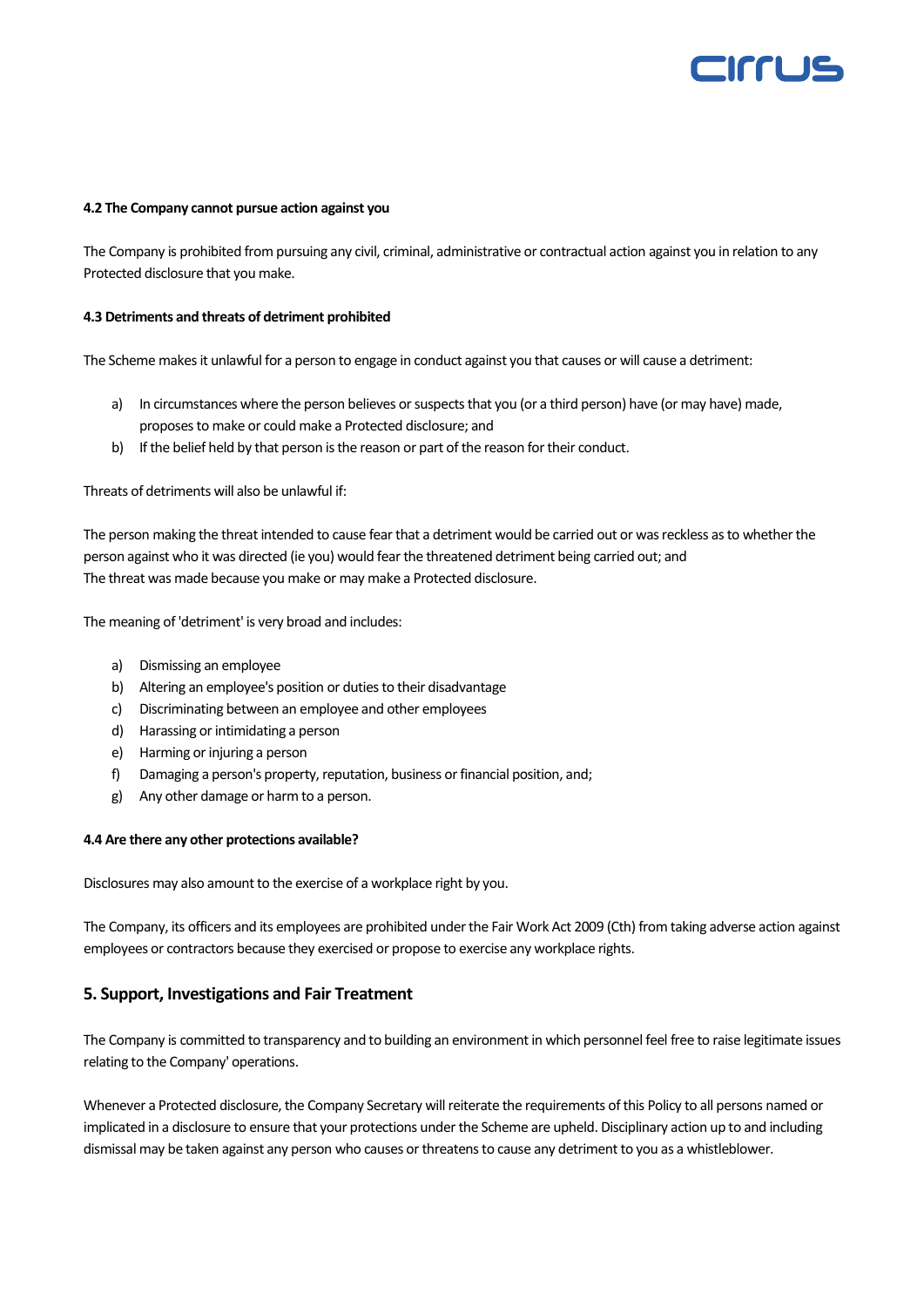

At the same time, it is crucial that due process be observed before any action is taken against a person against whom a disclosure is made. Such action will only occur where there is cogent evidence of alleged misconduct, improper circumstances or other conduct falling within the scope of the Scheme.

Disclosures under this Policy will be investigated internally by the Company Secretary, in conjunction with the Chairman, although it may sometimes be appropriate for investigations to be carried out externally on behalf of the Company. Whether an investigation will be carried out externally is at the sole discretion of the Company and will depend on the seriousness of the allegations and who they relate to.

## **6. Vexatious Disclosures**

It is accepted that you will make an allegation in good faith. As a discloser however, you will only be Protected if you have objective, reasonable grounds to suspect that the information you disclose concerns misconduct, an improper state of affairs or circumstances that fall within the scope of the Scheme.

The protections under the Scheme do not extend to vexatious or malicious complaints or the personal type matters set out in section 3.2 above. If an investigation finds that an allegation was not made on objectively reasonable grounds, is vexatious or malicious then it will not be "Protected" and depending on the circumstances, it may be appropriate for the Company to take disciplinary action against you. Such action may include the termination of your employment.

## **7. How to Make a Report**

While employment related concerns should usually be raised initially with your immediate manager, where this is not possible or if the disclosure concerns them, you should raise the issue under this Policy by contacting the Company Secretary (catherine.anderson@cirrusnetworks.com.au or 0411 558940). Anonymous disclosures will be accepted but will only be considered at the discretion of the Board.

As a starting point, your concerns will be noted and you will be invited to set out in writing the background and history of the matter in question, giving names, dates, places, and reasons why you are concerned about the particular situation. Although you are not expected to prove the truth of the allegation, you will need to demonstrate that there are sufficient grounds for your concern.

Your concerns will be taken seriously, and you will receive written acknowledgment from the Company Secretary within 5 days of raising it. The Company Secretary will then discuss the matter with the Chairman of the Board to determine the next steps.

Generally, this will involve an investigation of the disclosures made with the assistance of the Company's Human Resources Department (unless the matter relates to any person in that Department) The subsequent action taken will depend on the type and severity of the concern. Subject to legal or other constraints, you will receive information about the outcome of any investigation.